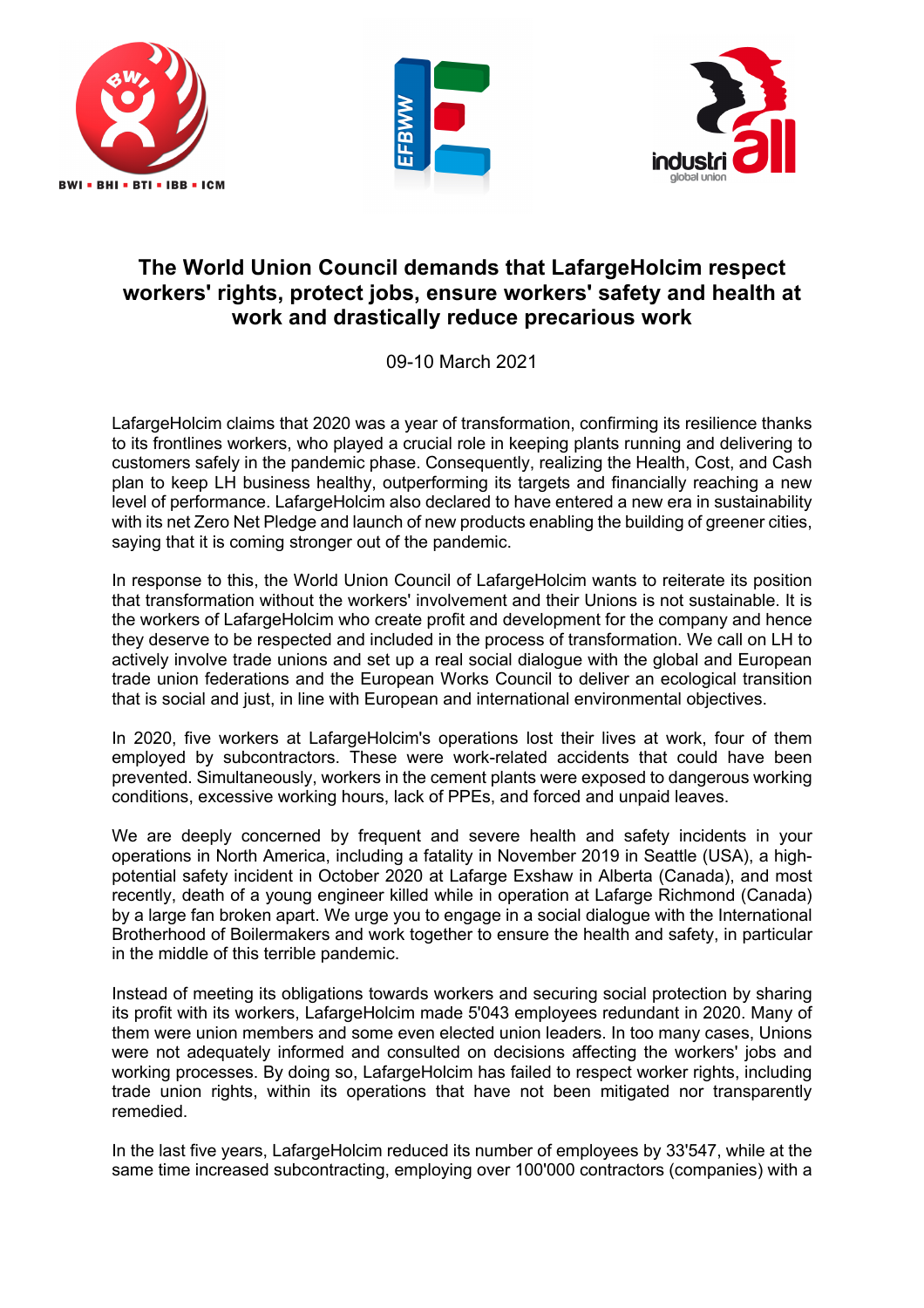lot more contract workers all over the world. In many entities, the outsourced labour, represents the vast majority of the company workforce.

In these times, we believe that LafargeHolcim must prioritise the protection of employment. income and the health and safety of all those who work for them worldwide and all contractors.

LafargeHolcim management should execute due diligence and use its leverage and control to ensure compliance with its obligations towards international core labour standards reiterated also in the company policy "Human Rights Due Diligence", mitigate risks and remediate adverse impacts through the Group's operations (including contractors and suppliers).

Yet, LafargeHolcim systematically fails to prevent, mitigate or remediate its human rights issues, especially the labour conditions at its global subsidiaries and subcontractors.

The bad labour practices must end, and hence the World Union Council of LafargeHolcim, states the following:

- LafargeHolcim must stop violations of fundamental workers' rights, such as freedom of association and collective bargaining in Bangladesh, Colombia, El Salvador, India, Mauritius, Jordan, the Philippines and Uganda.
- LafargeHolcim must eliminate the abuse of subcontracted and third-party workers and exercise due diligence in selection, management and compliance of contractors.
- LafargeHolcim should protect jobs and ensure permanent jobs to manage risks and enable the worker to provide nutritious food to keep him/herself and his/her family healthy.
- LafargeHolcim should pay a living wage to workers; ensure workers' safety and health at work, including free medical services, sick leaves and paid leaves for all its workers worldwide, including the contract workers.
- We insist that collective bargaining agreements, national laws, and public authorities' recommendations are fully respected and adequately implemented. This applies especially to occupational safety and health measures, particularly the measures against COVID-19, the organisation of working hours and entitlement to wages or wage compensation.
- LafargeHolcim should recognize the right of workers to a healthy and safe work place as a fundamental right and put zero fatalities target as a top priority.
- LafargeHolcim should strengthen industrial relations and consultation with trade unions on mitigating the impact and negative effect of COVID-19 on the workers around the world through active Involvement of the European Works Council and the LafargeHolcim World Union Council.
- LafargeHolcim must include the social dimension in its policies on the reduction of CO2 emissions, climate change protection and digitalisation affecting their employees and subcontracted workers. Engaging Unions at the local and national level in ensuring employment and a just transition for workers.

In line with the above, the World Union Council of LafargeHolcim does support genuine dialogue between LafargeHolcim and global unions BWI and IndustriALL. We clearly expect from management of LafargeHolcim to accept important basics for such dialogue, including:

- 1. recognition of global unions as legitimate partner;
- 2. full respect and implementation of fundamental workers' rights, including health and safety, in line with ILO Conventions;
- 3. a clear protocol for conflict resolution in the operations of the company worldwide; and
- 4. a clear and open commitment by the Chief Executive Officer (CEO) on all these basics with his signature.